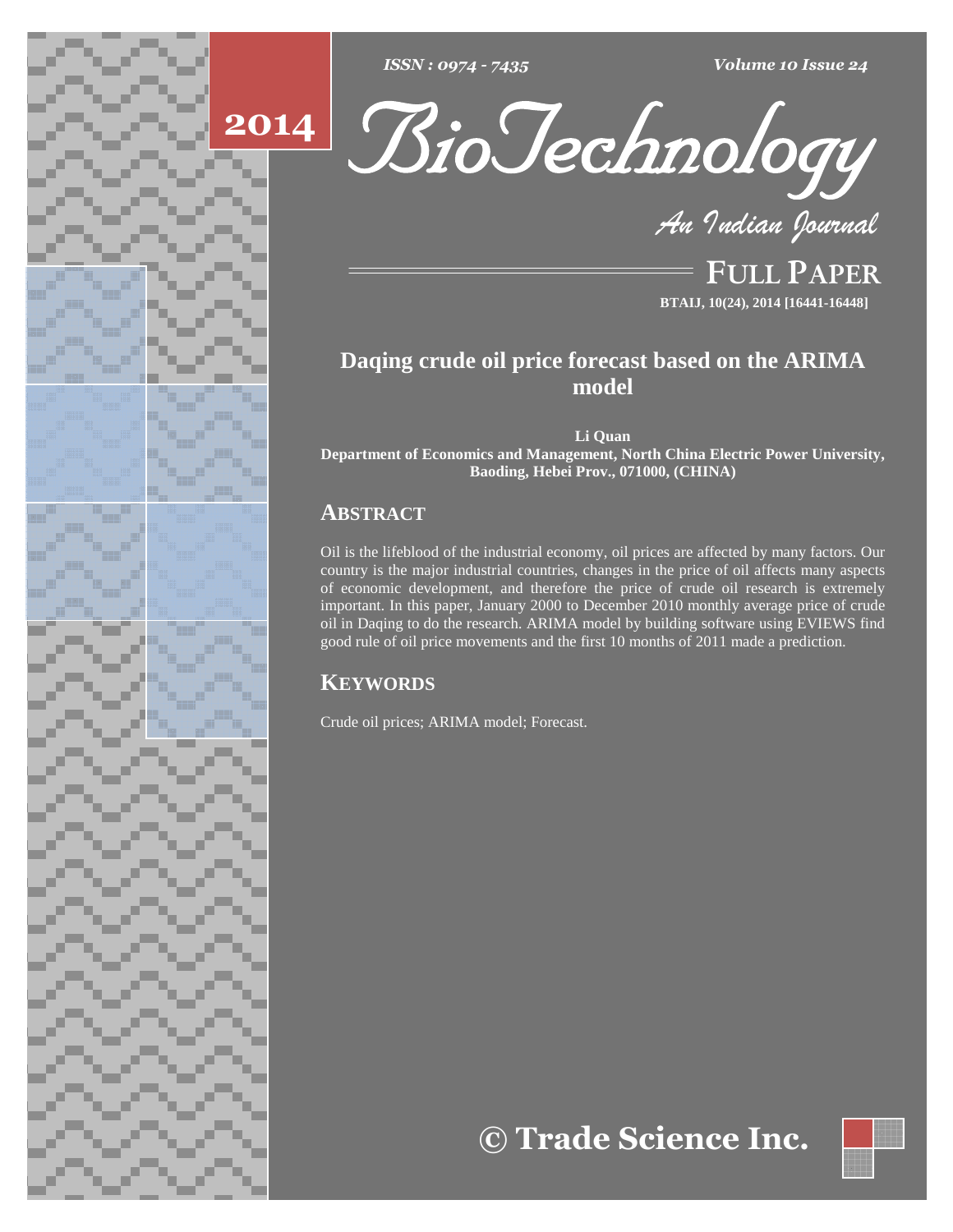### **INTRODUCTION**

The oil, as industrial production of raw material, has a pivotal role in the rapid economic development,. As a major industrial countries, China's demand for oil has leapt to the world. Faced with huge demand, relying solely on its own is not enough mined, and the source of China's oil is nothing more than the exploitation of domestic and foreign imports. As international oil demand and supply complex, the price of oil is also erratic, which makes China's domestic oil prices there are some changes. Daqing Petroleum base is the most important oil producer, analyzing the price of crude oil for China's economy is significant.

Oil price forecast from the era after the occurrence of the two oil crises, governments began to pay attention to it. There are about more than 600 institutions specializing in oil price forecasts. Forecasting methods they used can be roughly divided into two categories, qualitative and quantitative forecasting methods to predict. On behalf of the former is Delphi method, it basically can be divided into three structural models such as regression, linear and nonlinear time series time series model under the terms of the prediction after different quantitative models used. Factor structure model can well explain the effects of changes in supply and demand, but Pindyck (1999)<sup>[1]</sup> found that it predicted the effect on the price of oil is not very good. The time series models, especially linear time series models, such as the ARIMA method can be used to predict oil prices. Because it is predictable process, not only to consider the value of the predicted change in the past and the current period value, while the value of the fitting error model generated in the past but also as an important factor into the model, which will help improve the accuracy of the model.

In the oil price forecast, given in the prediction method of choice is important. However, due to changes in the international crude oil price is affected by many factors. Such as market supply and demand conditions, development of the situation in the world economy, even terrorism, geopolitical risk, speculation, weather changes and other uncertain factors also affect changes in international oil prices.

In 2014, as the US quantitative easing monetary policy further reduce or even completely stopped, it will allow the oil injection channel speculative funds continued gradual depletion of oil speculators wildest speculation in oil era is gradually leave. When the integrity of the major banks to exit the oil market, it will completely change has lasted more than a decade of the "Wall Street refiners" dominant oil situation.

#### **LITERATURE REVIEW**

Before the 1970s, the era of cheap oil is due to the long-term stability of oil prices and oil price volatility, few people concerned, and after the two oil crises from the 1970s, governments began to pay attention to oil prices.

Pioneer of the study of oil prices is Hotelling (1931) **[2]** which is famous exhaustible resource model. Hotelling using this model discussed exhaustible resources, but the oil prices is most intense in many of exhaustible resources to fluctuations, and therefore it is most interesting. He put resources as an asset buried in the ground, and how the goal is to find an optimal pricing method allows maximum NPV.

Conclusion of this model is the resource price increase rate equal to the discounted value, which means that if the owner of the resource exploitation of resources is lower than the growth rate of capital gains resulting interest rate, he would tend to put resources buried in the ground; If higher interest rates, the bias in mining, in order to get a higher NPV.

Along Hotelling research ideas, many papers later by setting the oil market behavior of different structures and different actors involved in the oil market, the establishment of all kinds of theoretical models, the introduction of various parameters to analyze the causes of oil price volatility and future trends, such as Pindyck(1978) **[3]**; Gately(1983) **[4]**;.

To explain and predict changes in crude oil prices firstly need to understand the behavior of crude oil prices itself(Michael(2009) **[5]**; Kendix(2010) **[6]**; Leder(2008) **[7]**). Jose(2002) **[8]** analysis results on the price of crude oil using Hurst multidimensional showed that the crude oil market is a highly complex process of interaction at different time scale, longterm memory mechanism to influence the evolution of oil prices. Burlaka, V. G.,Sherstyxik, R. V(2008) **[9]** usding of competitive market behavior study dynamical behavior of crude oil prices, and found the existence of even a stable oil market equilibrium price.

In addition to the study of the structure of the oil market, you can retrieve the oil futures market to study literature as oil financial enhancements. Abosedra, S. and Baghestani,, H.(2004)<sup>[10]</sup> indicates that the price of crude oil futures month short-term prediction of future oil prices have a significant indication. There are study discussing the relationship between the effectiveness of the crude oil futures market prices and other economic variables using cointegration theory. Such Crowder and Hamed (1993) **[11]** use cointegration testing effectiveness and crude oil futures arbitrage condition market and Gulen(1998)<sup>[12]</sup> use WTI crude oil futures contract in the main price and the spot price of econometric analysis. It found that not all scholars are inclined to the importance of oil futures, as well as some scholars believe that the impact of oil prices on the oil futures market is zero, represents Moosa and Alloughani (2001) **[13]** collected WTI spot prices and futures prices monthly closing price data.

Some studies focus on oil prices and other factors literature analysis, such as social and political events, strategic inventory changes, economic growth, natural factors, changes in exchange rates, the market impact of oil price speculation on the impact of predictive analytics.(Chaudhuri K(2001) **[14]**; Smith, Grimm(2003) **[15]**; Michael Ye, John Zyren, Carol Joyce Blumberg, Joanne Shore(2009)<sup>[16]</sup>; Watkins, G.C. and Plourde(1994)<sup>[17]</sup>).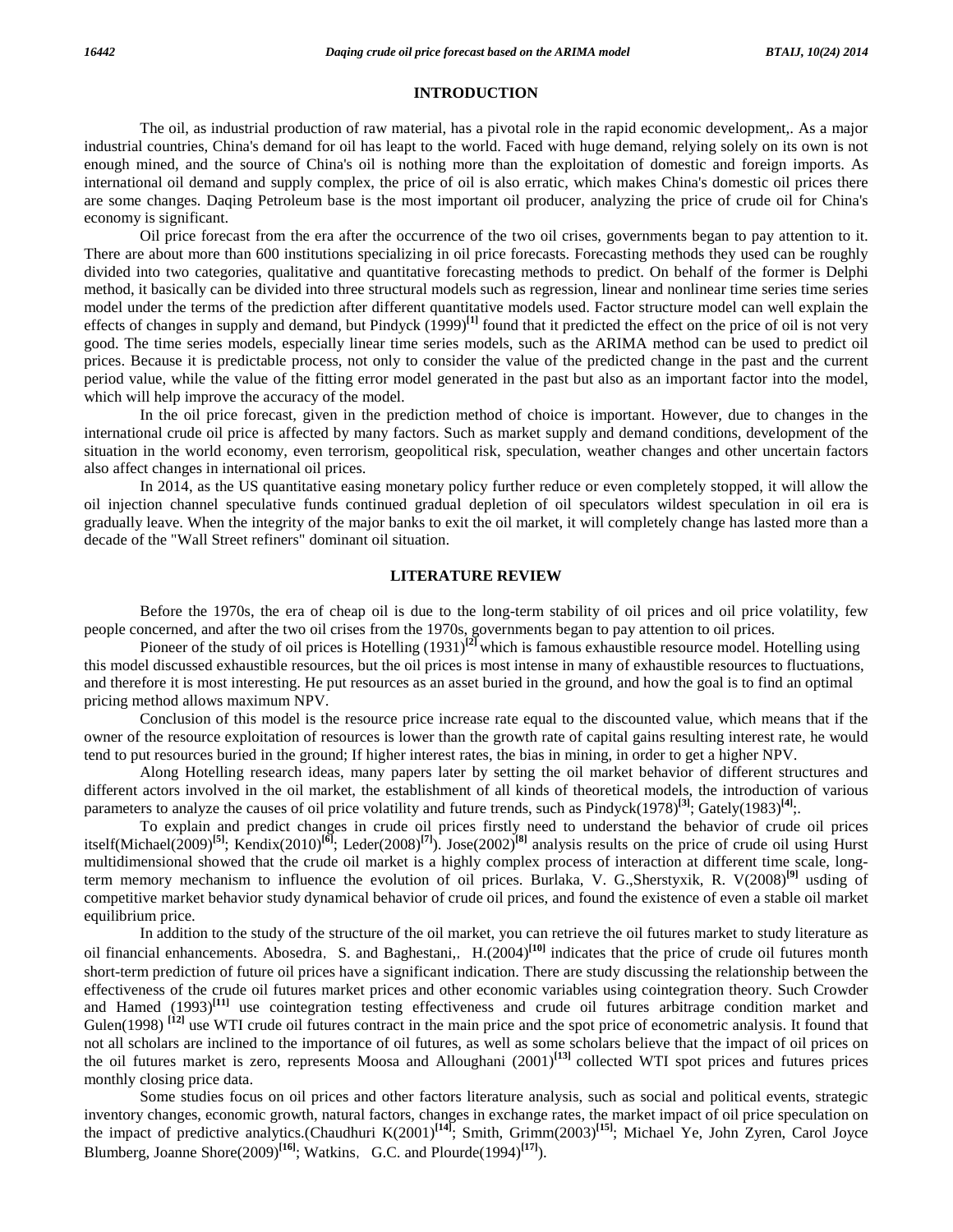Day compared the volatility of crude oil since November 2003 to March 2006 in the fitted GARCH (1,1) and EGARCH (1,1) model, using the least squares method to estimate the parameters and make predictions **[18]**. The results show that GARCH / EGARCH model estimated volatility parameters are in line with the volatility of volatility data for information response. However, with the implied volatility and GARCH model to estimate the parameters of the integrated volatility might get better prediction results.

Duffie developed to predict since crude oil from May2005 to July 2008, the internal energy, and the yield based on the natural gas market volatility and sample-sample **[19]**. They found in the sample or sample forecasting, predicting the effect of implied volatility are the best, but in the majority of sample predictions example, GARCH model provides a forecast based on historical volatility as good prediction.

ZhangYuejun<sup>[20]</sup> grain China Daqing Petroleum based data is established based on GARCH generalized error distribution (GED) of (1, 1), GARCH-M (1,1) and TGARCH (1,1) distribution and empirical analysis showed that China's oil price significant fluctuations of ARCH effect, but with different international markets, volatility of short half-life, for five days. Fluctuations in the price of oil by China is not entirely determined by the oil market itself, there is also the impact of other external factors, but little impact such external factors, is about 8%, empirical also show that the distribution ratio GED based on the normal distribution model fit better than GARCH.

#### **FACTORS AFFECTING OIL PRICES**

As a non-renewable petroleum resources, the main factors affecting price including the unexpected geopolitical events, changes in stocks, the dollar exchange rate fluctuations, speculation and psychological expectations and OPEC's oil strategy.

## **Geopolitical events**

The so-called political factors affecting changes in oil prices, means that sudden political events, such as the outbreak of war, mutiny, riot, revolution, coup, as well as to achieve some kind of political and economic purposes action taken. On the whole, political reasons is one of the main factors affecting the fluctuation in oil prices, or even directly, the only significant cause of short term ups and downs of oil prices.

After 9/11 in United States, a short crude oil prices soared in the atmosphere of panic, Brent crude was up \$ 31.1 per barrel. In January, due to the smooth progress of the US war in Iraq, oil prices stop rising rapidly decline, the average price of OPEC crude oil fell below \$ 18 a barrel. Iraq's oil production stagnated because of the 3rd Gulf War in early 2003; political instability in Venezuela and the nationwide strike severely affected oil production, exports, and the direct impact of the international oil market. Implementation of the Russian oil and gas industry nationalization policy, increasing the energy pattern of instability in East Asia and the Asia-Pacific region, these factors led to the volatility of oil prices.

The situation in the Middle East continued turmoil in major oil producers, as well as frequent terrorist activities that may cause damage to oil production facilities can ensure that the global market for crude oil supply concerns, making it possible to form a so-called terror premium in the international market, and through speculation further enlarge. This makes the oil supply cost increase, which is the most direct cause of recent fluctuations in world oil prices.

Geopolitical events occur will be generated by short-term supply and demand on the international market, but its influence is short, after short time of adjustment, its impact will continue to weaken until it disappears.

### **Changes in oil supply and demand situation**

Strategic oil reserves and inventory in the international oil market directly related to the change in the number of changes in the world oil market supply and demand balance.

On the one hand, oil stocks on oil supply and demand gap has a direct regulatory role, which is able to iron out short-term fluctuations in oil prices by selecting its reorientation. On the other hand, stock market supply and demand is a reflection of the level of tension.

Crude oil prices are also affected by the Energy Information Administration (EIA) of crude oil inventories (COI) report. EIA is a Department of Energy (DOE) branches, COI report released every Wednesday 10:30 AM EST. Like other economic reports, before the report was released, traders rely on consistent inventory estimates and expectations. If the COI report with a far cry from the expected inventory levels, crude oil and energy markets will react strongly. When stocks fall below expectations, the energy markets tend to grow when the stock rises, and more than the market consensus estimate, the energy market tends to decline. "Increase" refers to rising inventories, "down" refers to the inventory reduction. Because this is a snapshot of one week, any effects are usually short-lived.

Recently, in the ninth G20 summit held in Australia, China announced that it would release oil inventory data on a regular basis. From the international market, China announced oil inventories, will give traders the futures market is a very important trading guidelines alone speak from the perspective of inventory, traders focused on the United States before, this is because the Chinese were not disclosed, this data will be released soon attracted the attention of major traders

#### **Dollar**

Because world oil prices were denominated in US dollars, the dollar value will lead oil producers to raise prices of its exports of petroleum products, coupled with the investment behavior of the oil futures market and people's psychological expectations, short-term fluctuations in oil prices more intense.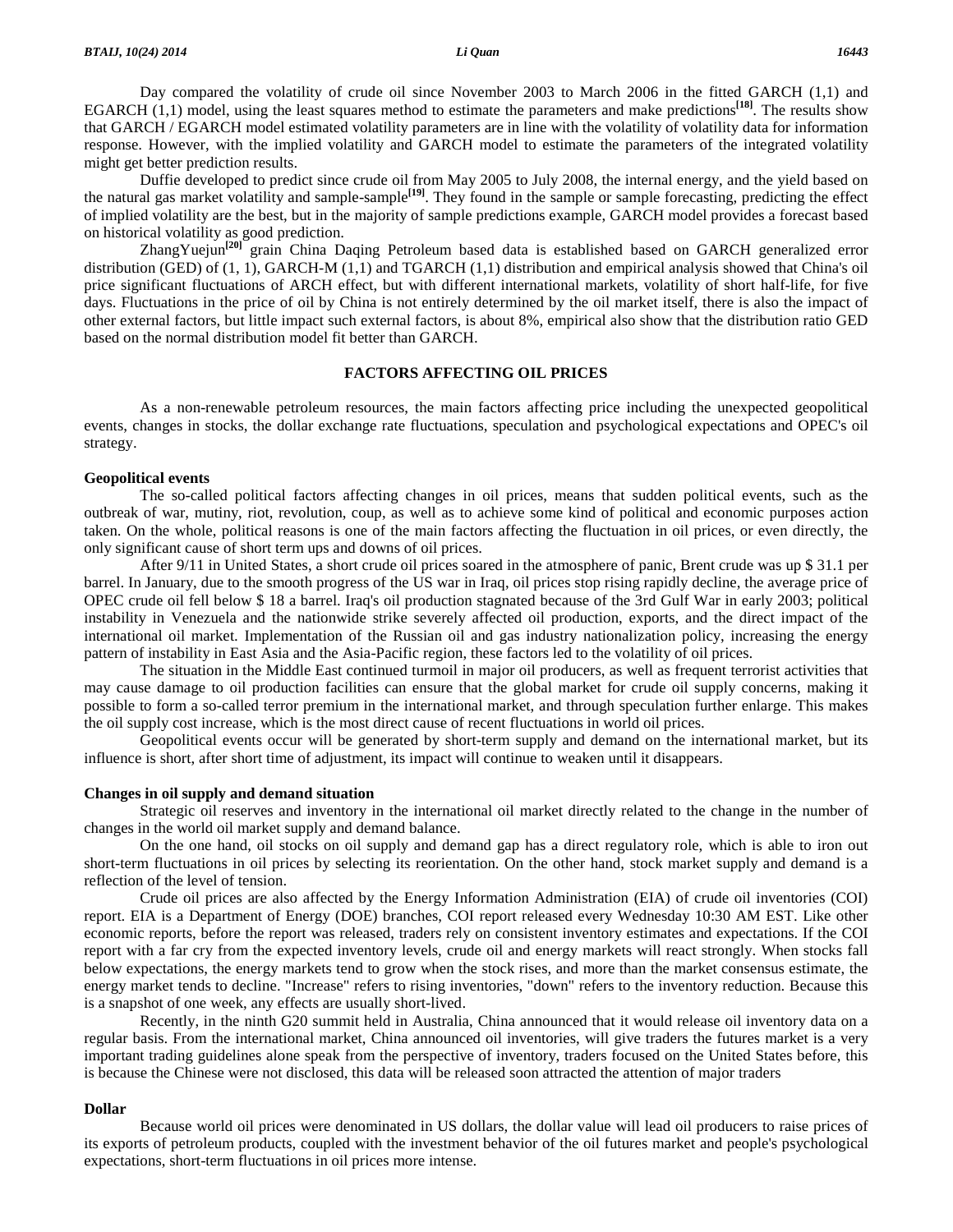Factors affecting the dollar exchange rate is mainly for the following two: On the one hand, instability in the Middle East will affect the stability of the oil supply, and more importantly, it will seriously affect people's psychological expectations, will indirectly affect the US economy, further affecting the dollar. On the other hand, US interest rates the Fed's next adjustment confusing, unstable financial markets in the United States so may result in volatility and sharp depreciation of the dollar.

Theoretically, when the dollar index weakened dollar-denominated crude oil prices from the perspective of the euro or the yen, it becomes cheaper, the demand will rise; on the contrary, when the US dollar, euro or yen-denominated crude oil price your side, demand for crude oil will drop. International crude oil transactions are denominated in US dollars, while consumer countries with their own currencies to buy crude oil products. Production of crude oil sales made abroad dollars, and buy goods and services from another country with the world's other currencies. For OPEC member countries concerned, this situation is more serious, the dollar impact varies greatly between countries. International crude oil companies to selltheir oil in dollars of products, with the local currency to pay wages, benefits, taxes and other fees. When the dollar, the US dollar relative to the country can buy cheap oil, while the state and can not be pegged to the dollar to benefit from crude oilimports.

#### **Speculation, psychological expectations**

Oil price formation on the world oil market system throughout the entire world oil market system from the spot and futures markets,which constitute the spot market price of oil is formed by the oil futures market. In order to chase profits, futures speculators in the oil futures market arbitrage activity is frequent, and their speculation led to volatility in oil prices.

Coupled with the expected behavior of the psychological impact on people, the use of market information in the futures speculators continue to hype selling point, and further increase the volatility of oil prices. For example, with oil prices soaring, people are expected to further rise in oil prices, in such expectations, speculators in the futures market has been buying oil futures. Expected itself is like having a self-fulfilling prophecy function, leading to a further rise in oil prices the fact that "speculators then took the opportunity to sellat a higher price, which earned high post.

## **VARIABLES AND EQUATIONS**

Daqing oil field is the largest oil field of 26 September 1959 found the world's top ten oil fields, located in China's Daqing City, Heilongjiang Province, into the development and construction in 1960. As China's largest oilfield of Daqing oil production base in 50 years, the production of crude oil accounts for more than 40 percent of China's onshore crude oil production in the same period. Crude Oil prices and international oil prices and the associated degree of macroeconomic Daqing, Daqing crude oil price trend for the future to predict, is of great significance. Daqing price trends and international crude oil price is entirely consistent Daqing, both of the past 10 years the price has remained slow rise

Daqing Petroleum base is the most important oil producer, to analyze the price of crude oil for China's economy is significant. To this end, we have found from January 2000 to December 2010 the average monthly price of Daqing crude data.

# **Stationary test**

The establishment of data in January 2000 to December 2010 the average monthly price of Daqing crude oil in the timing diagram shown in Figure 1.



**Figure 1 : The series of daqing crude oil price**

As can be seen from the graph of the sequence exponential rise, can initially determine the time-series data significantly non-stationary. We calculate raw data AC (autocorrelation coefficient) and PAC (partial autocorrelation coefficient). The result is as follows: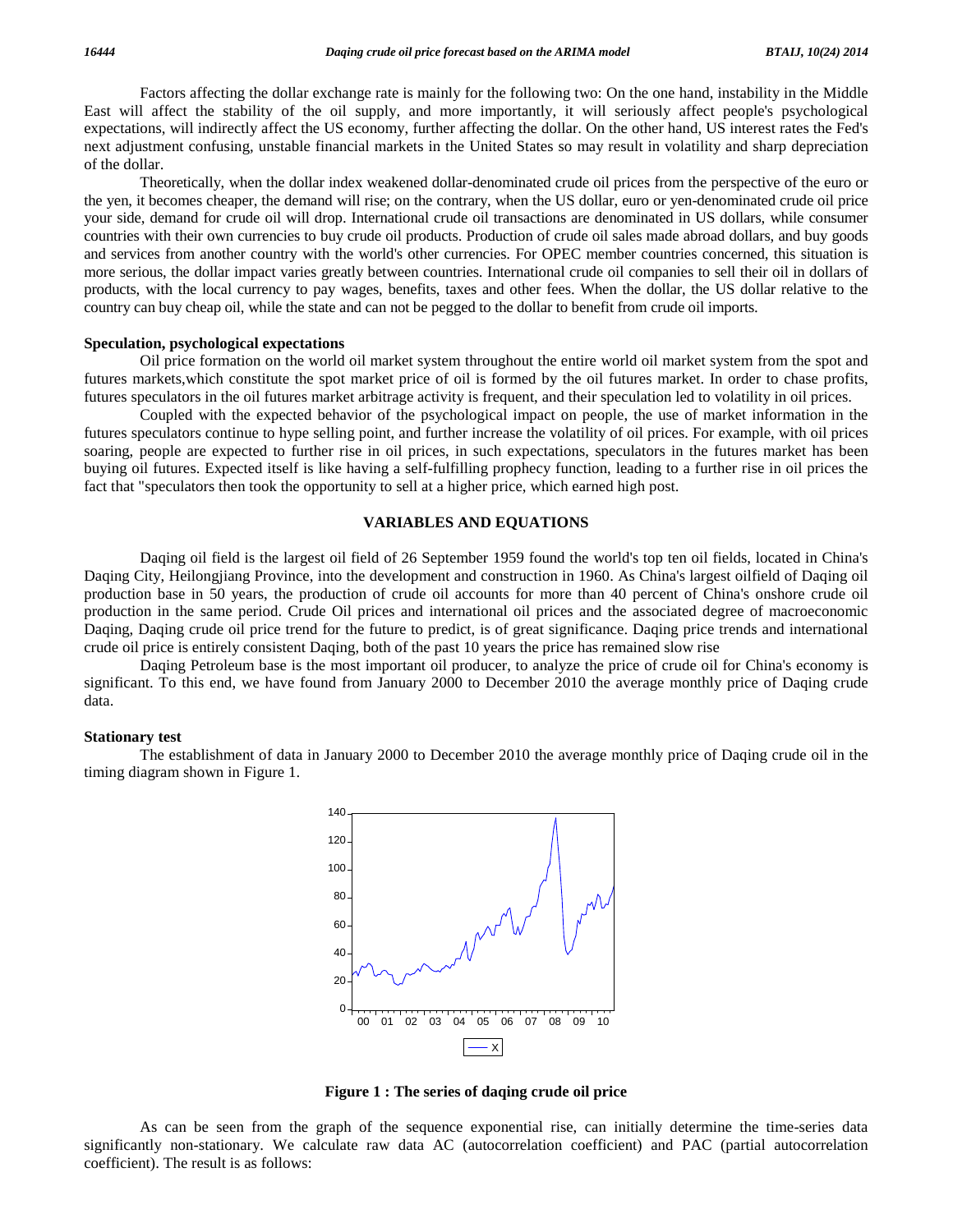| Sample: 2000M01 2010M12    |  |
|----------------------------|--|
| Included observations: 132 |  |
|                            |  |

| Autocorrelation | <b>Partial Correlation</b> |                | <b>AC</b> | <b>PAC</b>      | Q-Stat | Prob  |
|-----------------|----------------------------|----------------|-----------|-----------------|--------|-------|
| T               | L                          | 1              | 0.950     | 0.950           | 121.83 | 0.000 |
| I               | ı                          | $\overline{2}$ |           | $0.886 - 0.161$ | 228.75 | 0.000 |
| ı               | ıГ                         | 3              |           | $0.815 - 0.103$ | 319.78 | 0.000 |
| I               | ۱                          | 4              |           | $0.740 - 0.059$ | 395.35 | 0.000 |
| ı               |                            | 5              |           | $0.667 - 0.004$ | 457.28 | 0.000 |
| ı               | Π.<br>ı                    | 6              | 0.609     | 0.106           | 509.27 | 0.000 |
| ı               | I                          | 7              | 0.562     | 0.048           | 553.90 | 0.000 |
| ı               | ı                          | 8              | 0.524     | 0.021           | 593.04 | 0.000 |
| ı               | ī<br>I                     | 9              | 0.496     | 0.042           | 628.46 | 0.000 |
| ı               | ħ۱                         | 10             | 0.481     | 0.080           | 662.03 | 0.000 |
| I               | b١<br>ı                    | 11             | 0.476     | 0.075           | 695.18 | 0.000 |
| I               |                            | 12             |           | $0.471 - 0.028$ | 727.88 | 0.000 |
| ı               | ı                          | 13             | 0.466     | 0.001           | 760.19 | 0.000 |
| ı               | ı                          | 14             |           | $0.441 - 0.202$ | 789.38 | 0.000 |
| I               | ı<br>I                     | 15             |           | $0.407 - 0.031$ | 814.47 | 0.000 |
| ı               | I<br>ı                     | 16             | 0.372     | 0.047           | 835.58 | 0.000 |
| ı               |                            | 17             | 0.347     | 0.144           | 854.09 | 0.000 |
| I               | ΠI<br>ı                    | 18             | 0.331     | 0.092           | 871.12 | 0.000 |
| ı               | ı                          | 19             |           | $0.317 - 0.061$ | 886.88 | 0.000 |
| ı               |                            | 20             | 0.311     | 0.025           | 902.18 | 0.000 |
| ı               |                            | 21             | 0.311     | 0.024           | 917.58 | 0.000 |
| ı               | ı                          | 22             | 0.311     | 0.002           | 933.13 | 0.000 |
| I               | ١I                         | 23             |           | $0.305 - 0.078$ | 948.27 | 0.000 |
| ı               | ıГ                         | 24             |           | $0.293 - 0.116$ | 962.32 | 0.000 |
| ı               | ı                          | 25             | 0.278     | 0.012           | 975.09 | 0.000 |
| ı               | ı                          | 26             |           | $0.257 - 0.001$ | 986.12 | 0.000 |
| ı               |                            | 27             |           | $0.225 - 0.021$ | 994.66 | 0.000 |
| ı               |                            | 28             | 0.193     | 0.028           | 1001.0 | 0.000 |
| ı               |                            | 29             | 0.164     | 0.021           | 1005.6 | 0.000 |
| ı               |                            | 30             |           | $0.137 - 0.044$ | 1008.8 | 0.000 |
| ור<br>ı         | I<br>ı                     | 31             | 0.124     | 0.062           | 1011.5 | 0.000 |
| ור<br>ı         |                            | 32             |           | $0.101 - 0.188$ | 1013.3 | 0.000 |
| h١<br>ı         | ı                          | 33             |           | $0.083 - 0.000$ | 1014.6 | 0.000 |
| П١<br>ı         | ı                          | 34             | 0.070     | 0.013           | 1015.4 | 0.000 |
| n 1<br>ı        | ш                          | 35             |           | $0.053 - 0.068$ | 1015.9 | 0.000 |
| b١<br>T         | ı                          | 36             | 0.049     | 0.200           | 1016.4 | 0.000 |

Seeing from the results, AC decay to zero very slowly, so conclude non-stationary sequence y. To further illustrate the raw data is non-stationary series. To further illustrate the raw data is non-stationary series, we test ADF.

From the result, we see that at the significance level of 0.01, which accept the existence of a unit root null hypothesis, it can be concluded that this data is non-stationary time series data. Furthermore, in order to find out the order of the non-stationary, we were the first difference of the original data sequence ADF test. The results show a significant lower level of 0.05 was significantly reject the unit root null hypothesis, indicating that the first difference series is stationary, so Hyponesis, it can be concluded that this data is non-<br>the non-stationary, we were the first difference of the<br>level of 0.05 was significantly reject the unit root r<br>you can determine ARIMA model  $d = 1$ .

From the above analysis, we determined the ARIMA model, so just the raw data to make a difference order to obtain an order difference sequence can be analyzed. as Figure 2.



**Figure 2 : Line charts of the first difference sequence**

The test shows the sequential order difference is stationary, and its trailing AC performance, the performance of its PAC step censored. Which can determine a preliminary order difference sequence for AR (1) model.

#### **Equations form**

From the first-order difference sequence of AC and PAC figure we initially determined that as AR (1) model, in this, the first difference model may wish to set the sequence of AR  $(1)$ , AR  $(2)$ , ARMA  $(1,1)$ .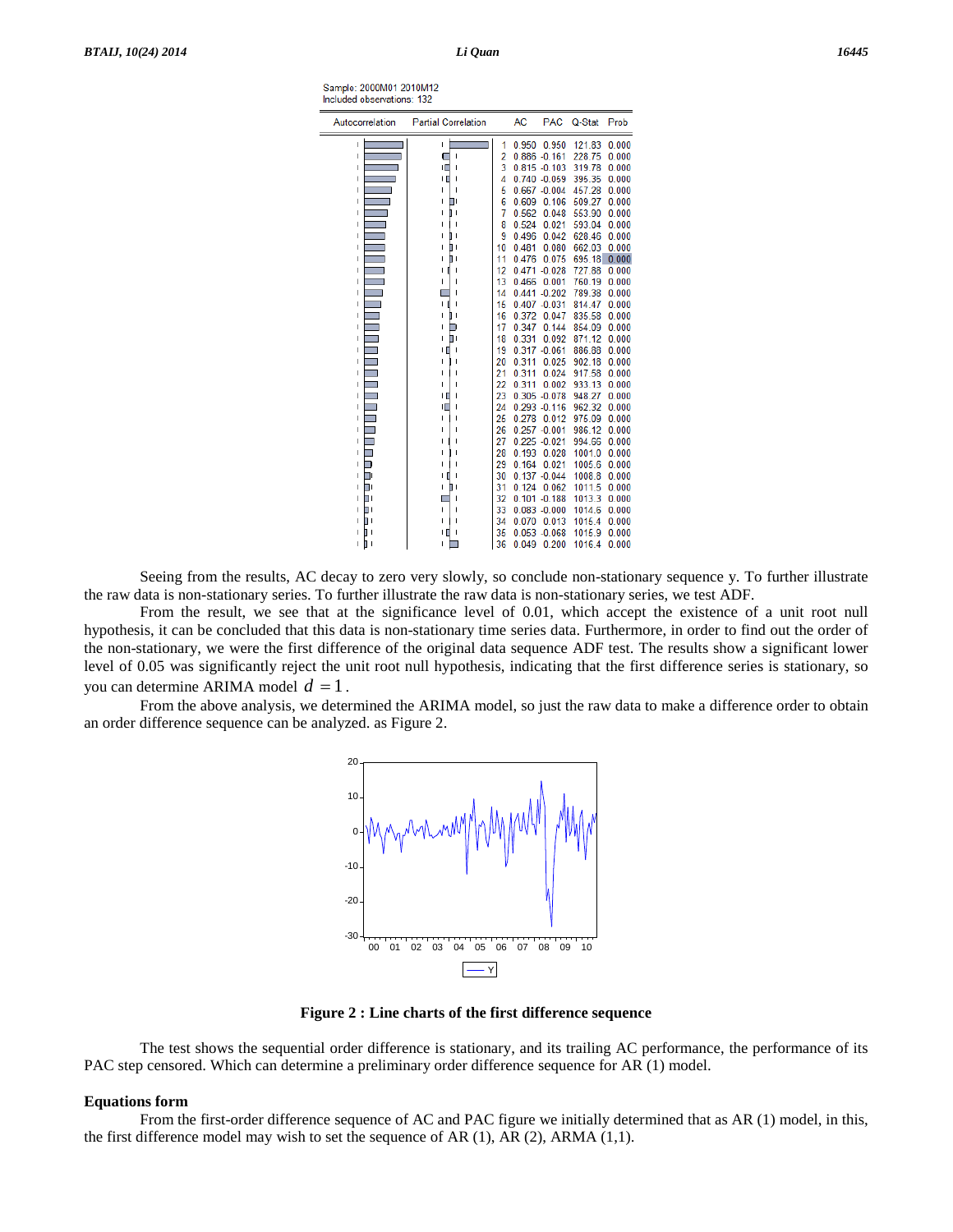According to the result,we selected the first difference sequence AR (1) model. In order to determine the sequence of the first-order differential reliability AR (1) model, we need to be residual autocorrelation - partial autocorrelation of diagnostic tests.

From the autocorrelation and partial autocorrelation can be seen no longer exists residuals autocorrelation, indicating that the model fit well. Here we look at AR (1) model fitting results as shown Figure 3.

#### **PREDICTIONS**

There are two ways of prediction model, one is a dynamic forecasting model, the other is static prediction model. Dynamic forecasting model is shown in Figure 4.



**Figure 4 : Dynamic forecasting mode**

The solid line represents the predicted value of y, the two dashed lines are provided 2 times the standard deviation of the confidence interval. You can see that with the growth forecast time predictive value quickly tend to mean a sequence of (close to 0). The right of the chart is a list of criteria to evaluate predictions, such as the mean squared prediction error and the square root of (RMSE), Theil inequality coefficient and its decomposition.

We can see that Theil inequality coefficient is 0.984549, indicating that the predictive power of the model is not very good, but it's a very small proportion of the decomposition indicate bias, a larger proportion of variance explained in greater volatility in the actual sequence, and the fluctuation of the simulation sequence small, this may be too long due to prediction.

Here we look at the effect of the model prediction, Figure 5, seen from the graph of dynamic predictive value is almost a straight line, indicating that the effect is very good dynamic prediction.



**Figure 5 : The result of dynamic forecasting mode**

Let us look at the static prediction as Figure 6.



**Figure 6 : Static forecasting mode**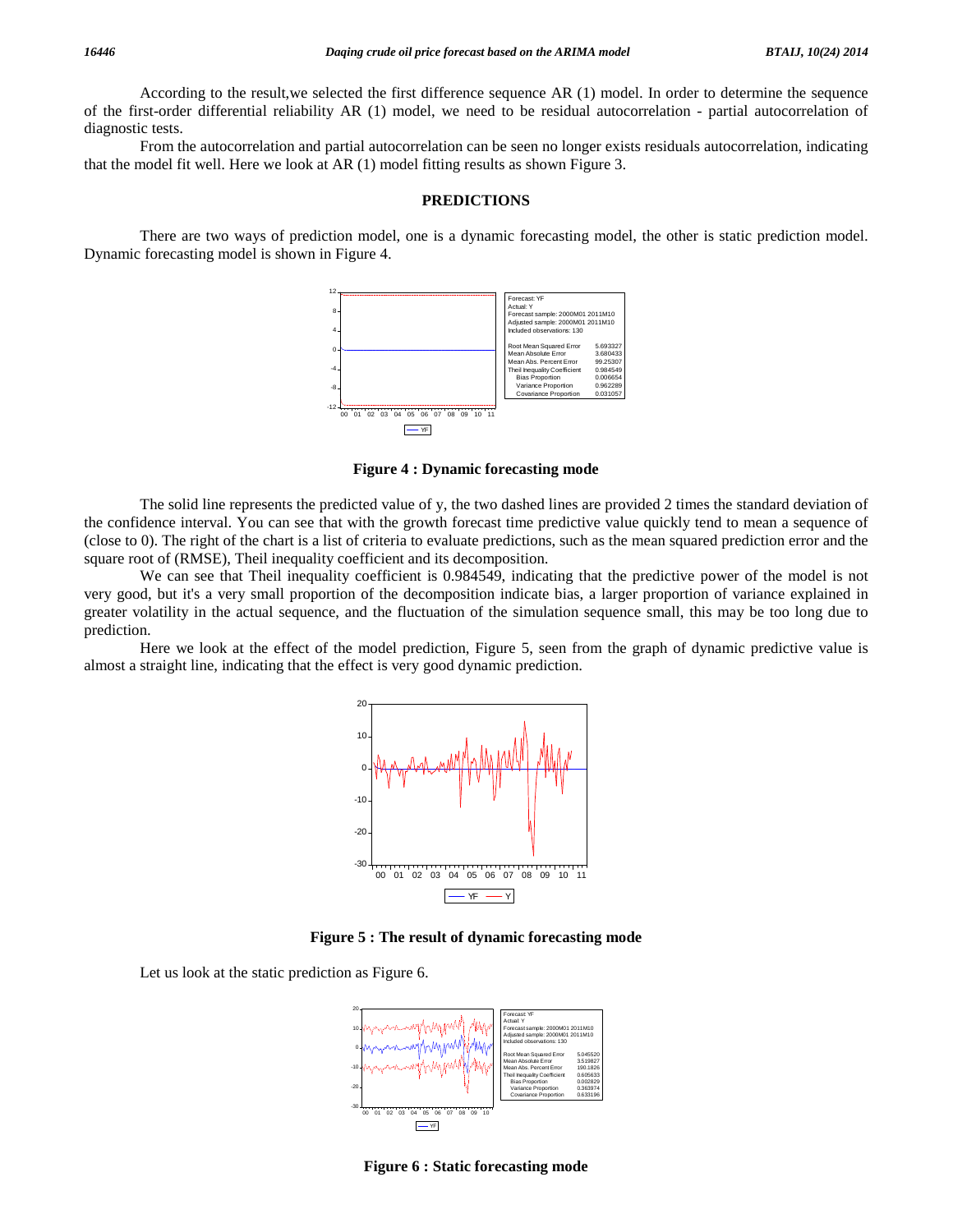As can be seen from the figure, the static prediction model is ideal. Look at predicting renderings as Figure 7.



**Figure 7 Fitting static renderings**

As can be seen from the figure, the effect of static prediction model is quite good. Finally, we get an order difference sequence AR (1) model expression:<br> $y_t = 0.460998 y_{t-1} + \varepsilon_t$ 

That

 $(1-B)X_t = 0.460998(1-B)X_{t-1} + \varepsilon_t$ 

Final prediction 2011 10-month average oil price in the following table

| <b>Month</b> |       |        |        |       |        |
|--------------|-------|--------|--------|-------|--------|
| Price        | 94.9  | 98.78  | 109.62 | 18.05 | 116.83 |
| Month        |       |        |        |       | 10     |
| Price        | 13.03 | 113.11 | 13.56  | 10.98 | 105.68 |

## **CONCLUSION**

Previous From a practical situation, factors that affect the price of oil is its complexity, changes in oil prices also appears to be no rules can be found. By ARIMA model to historical data based on the price of oil, leaving aside the mutation prediction factors is difficult to grasp, and after repeated identification and modification, and validation ofhistorical data, until the ideal model, accurately grasp prices the short-term changes in the law..

Because a lot of factors that affect the price of oil, this paper considers only historical data, and the data taken is limited, so there may be some predictions errors. Of course, the model is not static over time, the new data series continue to appear, the relevant parameters of the model needs to be adjusted or re-fit model to improve prediction accuracy.

From the Daqing oil price forecasting, ARMA model is appropriate, the static model to better simulate historical values. But this article does not consider the impact of external factors, historical data selected time period is shorter.

### **REFERENCES**

- **[1]** Pindyck, Robert; "The long-run evolution of energy prices ",The Energy Journal, **(2)**, 20 **(1999)**.
- **[2]** Hotelling, Harold; <sup>ì</sup>The economics of eshaustible Resourees <sup>î</sup>, Jumal of Political Eeonomy, **(4)**,137-157 **(1931)**. 11 Pindyck, Robert; "The long-run evolution of energy prices ",The Energy Journal, (2), 20 (1999).<br>[2] Hotelling, Harold; "The economics of eshaustible Resources ", Jumal of Political Eeonomy, (4),137-157 (1931).<br>[3] R.S.P
- 238-251 **(1978)**. <sup>238-251</sup> (1978).<br>
[4] D.Gately; OPEC: Retrospective and prospects 1972-1990, European Economic Review, (21), 313-331 (1983).<br>
[5] Michael Ye, John Zyren, Carol Joyce Blumberg, Joanne Shore; "A Short- run crude oil price f
- **[4]** D.Gately; OPEC: Retrospective and prospects 1972-1990, European Economic Review, **(21)**, 313-331 **(1983)**.
- D. Gately; OPEC: Retrospective and prospects 1972-1990, E<br>Michael Ye, John Zyren, Carol Joyce Blumberg, Joanne<br>ratchet effect ", Atlantic Economic Journal, (3), (2009). **[5]** Michael Ye, John Zyren, Carol Joyce Blumberg, Joanne Shore; "A Short- run crude oil price forecast model with ratchet effect ", Atlantic Economic Journal, (3), (2009).<br>**[6]** M.Kendix, W.D.Walls; "Estimating the impac
- **52(6)**, 1291-1298 **(2010)**.